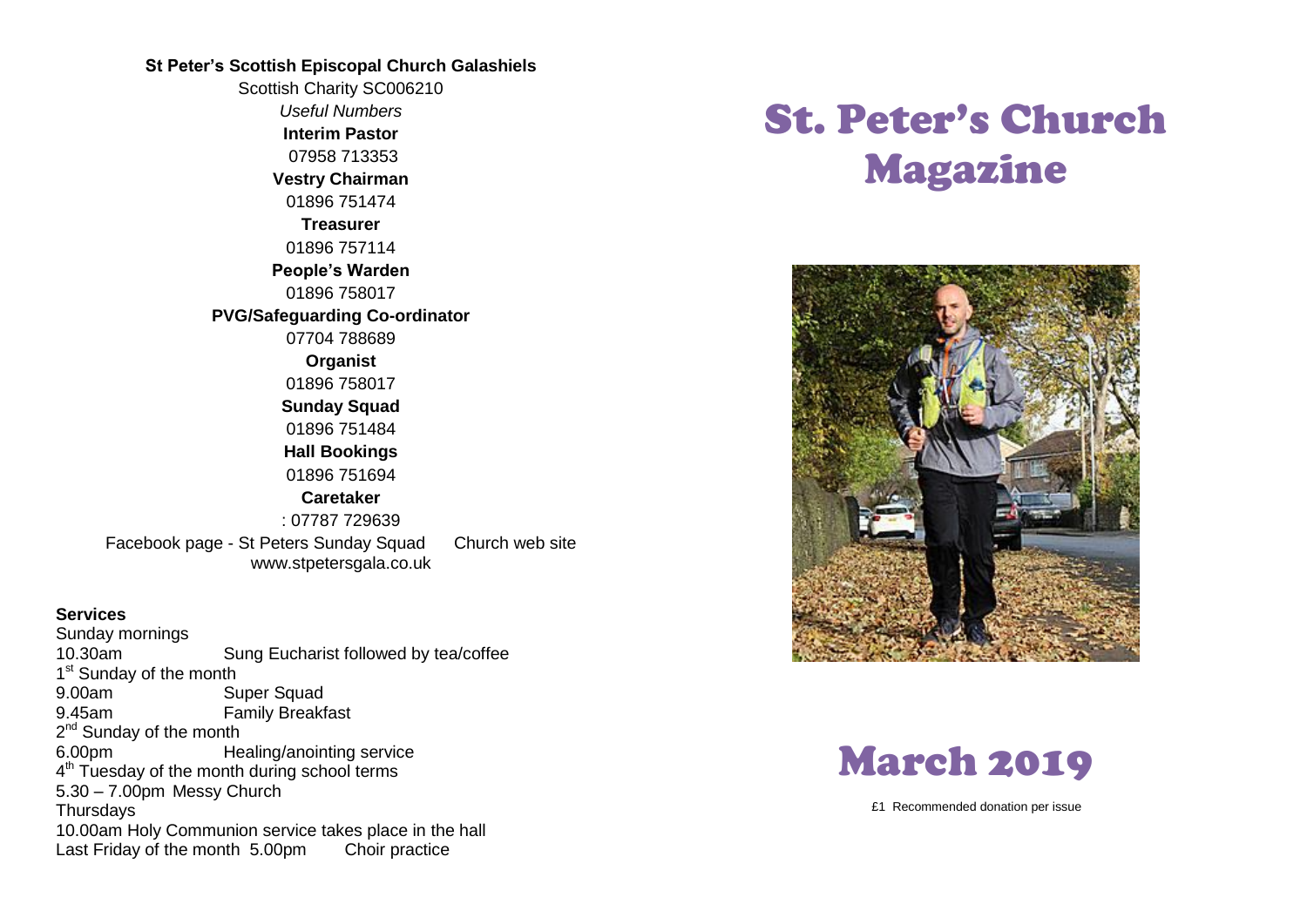## **Shared Leadership Team**

| Susan Boorman | <b>Sheena Cossar</b> | <b>Karen Ellis</b> |
|---------------|----------------------|--------------------|
| John Maltman  | <b>Nancy Muir</b>    | Monica Reynolds    |

## **Church Diary March**

| Fri 1 <sup>st</sup>    | 7.00pm World Day of Prayer service @ St Peter's        |
|------------------------|--------------------------------------------------------|
| Sun 3rd                | 9.00am Super Squad                                     |
|                        | 9.45am Family breakfast                                |
|                        | 10.30am Sung Eucharist, Rev Bill Elliott               |
| Tues $5th$             | 6.00pm Shrove Tuesday pancakes in hall                 |
| Thurs 7th              | 10am Communion                                         |
| Sun $10th$             | 10.30am Sung Eucharist                                 |
|                        | 6.00pm Healing service, Revs Bob King & Grace Redpath  |
| Mon $11^{th}$          | 6.30pm Bottle top sort                                 |
| Thurs 14 <sup>th</sup> | 10.00am Communion                                      |
| Sun $17th$             | 10.30 Sung Eucharist                                   |
| Thurs 21 <sup>st</sup> | 10.00am Communion                                      |
|                        | 7.00pm Embrace the Middle East Pilgrimage, Mark Calder |
| Sun 24 <sup>th</sup>   | 10.30am Sung Eucharist                                 |
| Mon $25th$             | 6.30pm Bottle top sort                                 |
| Tues 26th              | 5.30pm Messy Church                                    |
| Thurs 28 <sup>th</sup> | 10.00am Communion                                      |
| Fri $29th$             | 5.00pm Choir Practice                                  |
| Sat 30 <sup>th</sup>   | 12.30 Soup 'n; Pud                                     |
| Sun 31 <sup>st</sup>   | 10.30am Sung Eucharist, Mothering Sunday               |

ooooooooooooooooooooooooooooooooooooooooooooooooooooooooooooooooo

**Emergency Prayer Circle**

This is a group in the church which prays for people at times of special need. If you know of a member of your family or a friend facing crisis or difficulty who would be grateful of such confidential support Call 01896 831418 or 01896 751484





### **Prayer Tree**

Roslynn, Darrin, Steph, Emily & Holly, Joan, Sheila, (Katie, Stephanie, Ted, April, Finn & Joan), the Ellis family, 6 year old Joe and his family, Miriam, Andrew, Simon & Oliver, (William, Bethany, Katie & John), Patricia, Martin & Sarah

*Please e-mail additional names for inclusion to smstcg1945@gmail.com unless otherwise stated they will remain on the prayer tree for two weeks*



**March Anniversary of Baptism** 21<sup>st</sup> Sahara Maycock 25<sup>th</sup> Paton Lazzari 28<sup>th</sup> Takkulah Kemp

## **BOOKING THE CHURCH AND/OR HALL FOR MEETINGS**



I am very happy to say that Al Christie has taken over the booking of the church and hall for the various groups that use our facilities. Contact Al via e-mail maryandal@tiscali.co.uk or phone 01896 755480

If you need to book the church and/or hall for a special occasion or a meeting do please remember that as well as contacting Al you will need to allow time for setting up and clearing away and you probably need to arrange any special setting up with Phil, our caretaker on 07787 729639



We have had a vacancy for this job for the past few years and we REALLY REALLY need someone to take responsibility for the maintenance of our buildings. Please talk to John Marsden, Vestry secretary if you are willing to help in this way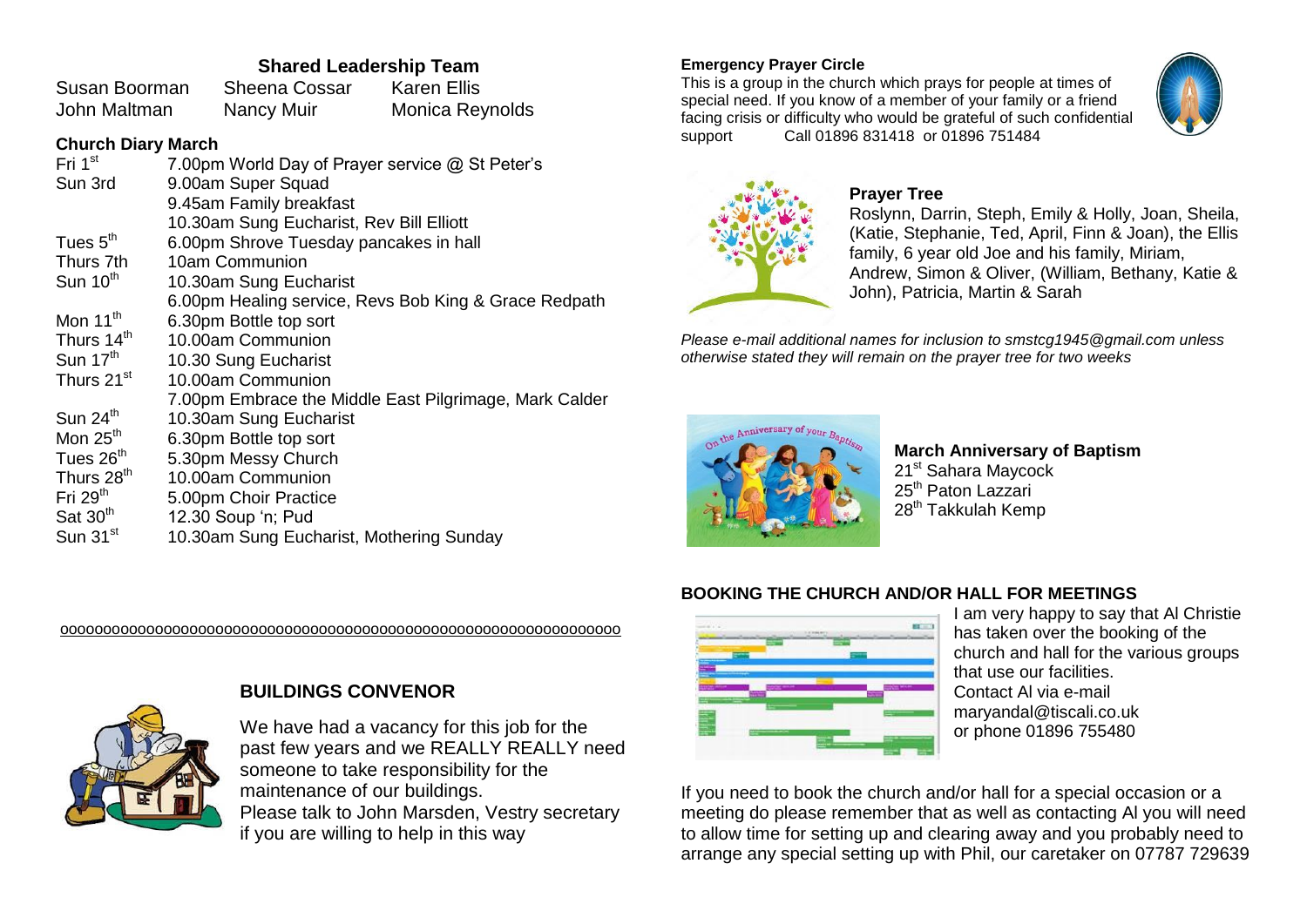

*This means all of us Please think about giving a little of your time and skills to help with the running of St peter's, supporting those who already keep our church family functioning happily and well*



We need to say a **HUGE THANK YOU** to Mike Reynolds because in addition to the amazing work that he does as Treasurer for St Peter's he has overseen the repair and upgrading of the Rectory while it has been empty and to get it ready for Simon and Oliver to move in. Mike has also taken on the work of

seeing that our church building is safe and secure and up to the standards required by the Diocese.

As well as all that Mike helps set up the church when Phil is away and he brings over the bags of bottle tops from the shed for sorting. You will be aware that both Mike and Monica help out in various other capacities during services and at Soup 'n' Pud lunches and other social and fundraising events. St Peter's is blessed to have them in our midst.

CONGRATULATIONS to Freya Mcleman and Jadon Rongong, who will be



going to Social Bite's Wee Sleep Out Thank You dinner with Malala! They will be worthy representatives of the joint diocesan Wee Sleep Out at St Mary's Cathedral, Edinburgh. Well done to all those who entered, especially the runnersup who have won vouchers for Social Bite's partner, Vesta Restaurant & Bar. The judging was difficult, but it was wonderful to read about all these young people's passion for social justice! #WeeSleepOut #piskyyouth



# **Shaw Trust formerly**

# **Tomorrow's People**

Shaw Trust is a charity helping to transform the lives of young people and adults across the UK and internationally.

Our specialist services help people gain an education, enter work, develop their career, improve their wellbeing or rebuild their lives. As a charity we add value to every service we deliver by investing back into the people and communities we support.

Shaw Trust is one of the largest 25 charities in the UK. Comprising Shaw Trust, Prospects, Ixion and Shaw Education Trust, we use our 75 years combined experience to support people to develop their potential. By joining together, we are working to reach one goal: to help transform the lives of one million young people and adults each year.

Our 3,500 staff and 1000 volunteers provide joined-up services for government, local authorities, combined authorities, employers, stakeholders – including the Department for work and Pensions, Education and Skills Funding Agency,

Clinical commissioning groups and NHS Trusts – and individuals. Our work focuses on seven business areas:

| Employability                      | <b>Learning Skills</b> | Justice |
|------------------------------------|------------------------|---------|
| <b>Children's Services</b>         | Education              |         |
| Charitable services and enterprise |                        |         |
| Community Health and wellbeing     |                        |         |

Lorna Hanif Galashiels Shop Manager Email: [lorna.bushell@shaw-trust.org.uk](mailto:lorna.bushell@shaw-trust.org.uk) Shop Telephone Number: 01896 664702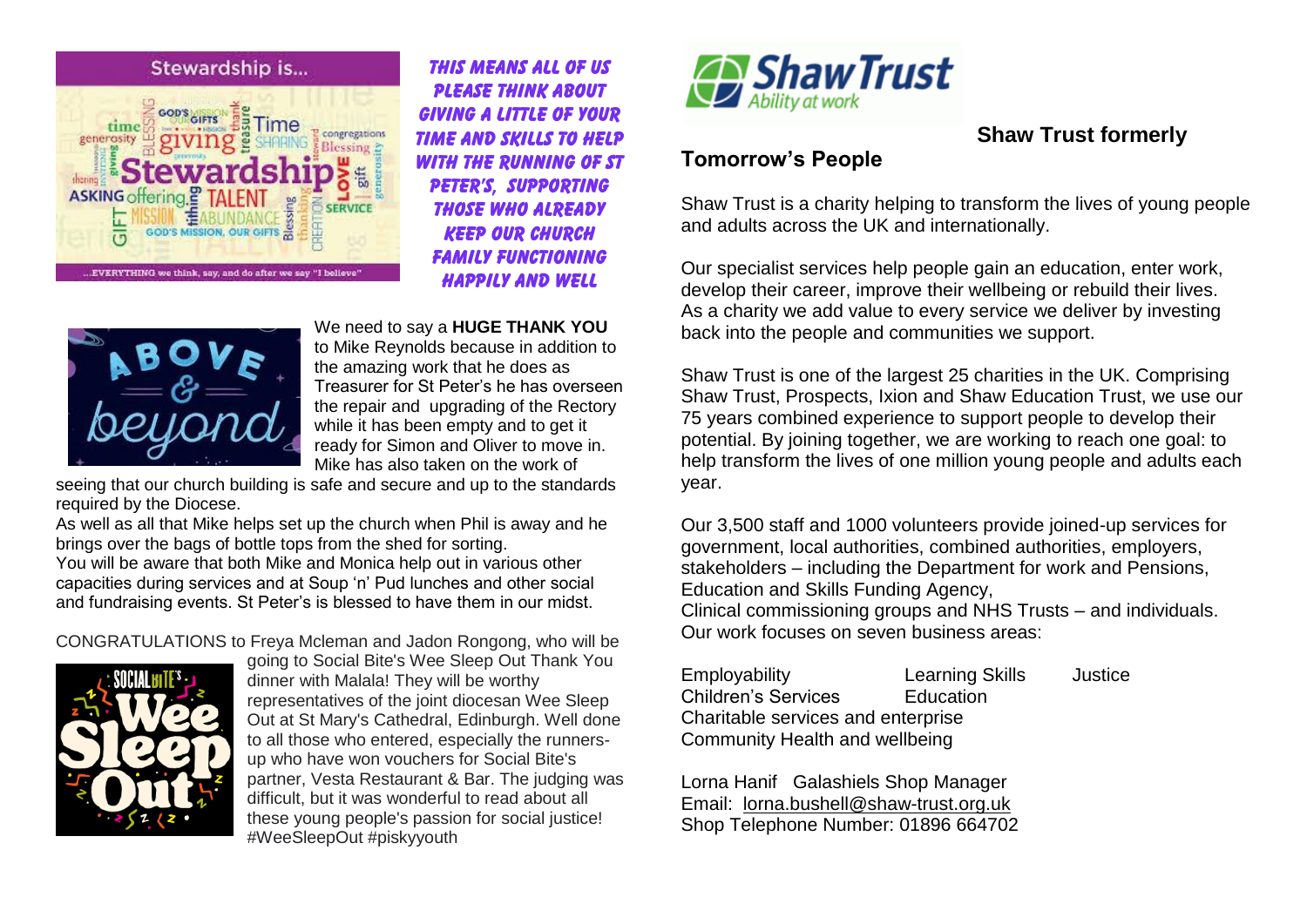## **2019 LENT APPEALS**

Bishop John has chosen two worthy causes for his Lent Appeal this year, one overseas and one local.



**Mercy Ships UK** funds the world's largest hospital ship, the Africa Mercy. This ship, staffed entirely by volunteers and funded by donations, travels to the world's poorest nations to provide free surgeries for patients with no access to healthcare..

www.mercyships.org.uk MercyShipsUK MercyShipsUK Registered Charity No: 1053055 (England & Wales) SC039743 (Scotland)



**Fresh Start Borders** www.freshstartborders.org.uk

making a difference!

**Fresh Start Borders** was set up in 2008 by the Selkirk Council of Churches with assistance from Scottish Churches Housing Action and grant funding from Awards for All, **Fresh Start Borders** provide starter packs of household goods and essentials to people in need who are moving from homelessness to a

permanent tenancy. Individuals and families alike are referred to us by support workers from Scottish Borders Council, local housing associations, Citizens Advice and other local charities. Each starter pack, which is made to meet individual requirements, contains new or good quality second hand essential items and cleaning materials. Money raised and donated enables us to purchase new kettles, toasters, duvets and pillows for every pack and when possible, we purchase portable heaters and microwaves for clients in need of these particular items. In recent years, a rising number of people are needing our help. Relying on grants and fundraising to continue the provision of starter packs, the organisation is run by local volunteers and dependent on goods donated by the public.

Your support ensures we can continue making a difference to vulnerable people in the Scottish Borders.

www.freshstartborders.org.uk Fresh Start Borders Registered Charity SC041071



Or you can choose to continue supporting Mark Calder in the Embrace the Middle East Running Home appeal.

Donations for all these charities can be brought to church on Easter Sunday, 21<sup>st</sup> April, Thursday 25<sup>th</sup> April or Sunday 28<sup>th</sup> April

**Our special nonagenarian Joyce Henry cutting her 90th birthday cake**

Passpon

Fiake!

Unique

God made Me unique

Like a show flate.

**She is surrounded by some of the work done by the children in the Sunday Supersquad which reminds us that we have all been made special, unique and valuable in the eyes of God**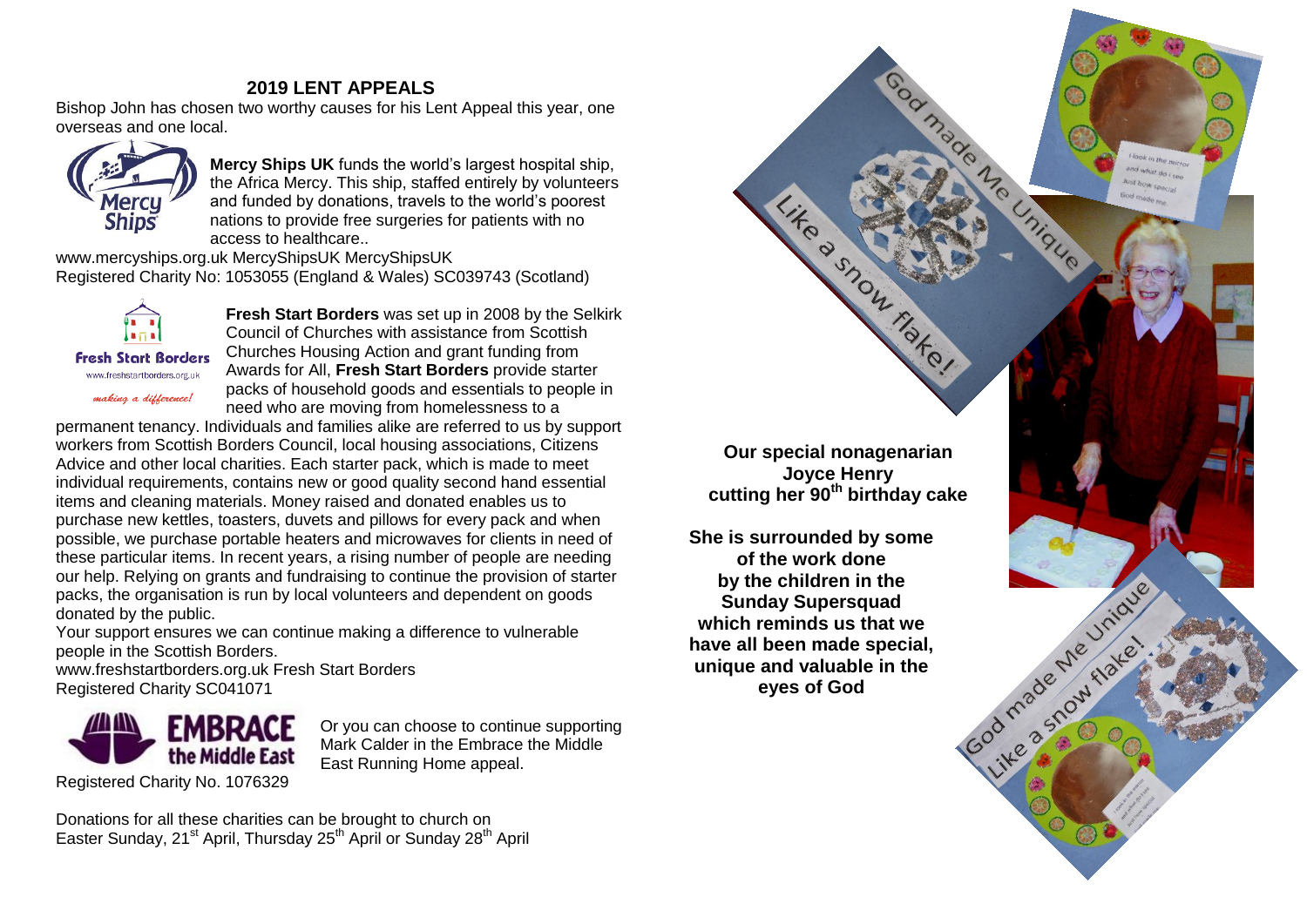

I never thought about Lent being a time for having a megga clear out of things I no longer need but that would be useful to other people. I am going to take up this challenge – I can hear my daughter shouting "At last!!!"

You may have noticed that I have invited some of the local charity shops to write a piece for our magazine – Red Cross last month and the Shaw Trust in this issue. They all need our support one way or another. Maybe you could give them a little of your time for a while. I once worked in an Oxfam shop. I guess that's where I learned that there were some wonderful bargans to be had!!

I have to admit that one of the reasons that I manage to have such an extensive wardrobe is that I buy most of my clothes from various charity shops and don't feel guilty about having so many. Now it is time to take out the things I haven't worn for some time and recycle them again in the charity shops.

Of course clearing out our material possessions is just one way of sorting through our lives during Lent. What about those bad habits – I'm not talking about giving up smoking or chocolate just for the period of Lent but the more insidious habits that we may not even acknowledge or be aware of. Our actions and thoughts regarding those who are different in some way. Things we do that may irritate other folk – interrupting/not really listening...

Lent is the time to focus on changing our lives to live in the way that Jesus taught us. He will help us if we ask Him.



## **History of Mothering Sunday**

Most Sundays in the year churchgoers worship at their nearest parish or 'daughter church'.

Centuries ago it was considered important for people to return to their home or 'mother' church once a year. So each year in the middle of Lent, everyone would visit their 'mother' church - the main church or cathedral of the area.

Inevitably the return to the 'mother' church became an occasion for family reunions when children who were working away returned home. (It was quite common in those days for children to leave home for work once they were ten years old.)

And most historians think that it was the return to the 'Mother' church which led to the tradition of children, particularly those working as domestic servants, or as apprentices, being given the day off to visit their mother and family.

As they walked along the country lanes, children would pick wild flowers or violets to take to church or give to their mother as a small gift.

Its widescale revival was through the influence of American and Canadian soldiers serving abroad during [World War II;](https://en.wikipedia.org/wiki/World_War_II) the traditions of Mothering Sunday, still practiced by the [Church of England](https://en.wikipedia.org/wiki/Church_of_England) were merged with the newly imported traditions and celebrated in the wider Catholic and secular society.

UK-based merchants saw the commercial opportunity in the holiday and relentlessly promoted it in the UK; by the 1950s, it was celebrated across all the UK.

# **Mothering Sunday 31st March 2019**

Mothering Sunday is the fourth Sunday of [Lent.](http://www.bbc.co.uk/religion/religions/christianity/holydays/lent_1.shtml) Although it's often called Mothers' Day it has no connection with the American festival of that name. Traditionally, it was a day when children, mainly daughters, who had gone to work as domestic servants were given a day off to visit their mother and family. Today it is a day when children give presents, flowers, and home-made cards to their mothers.